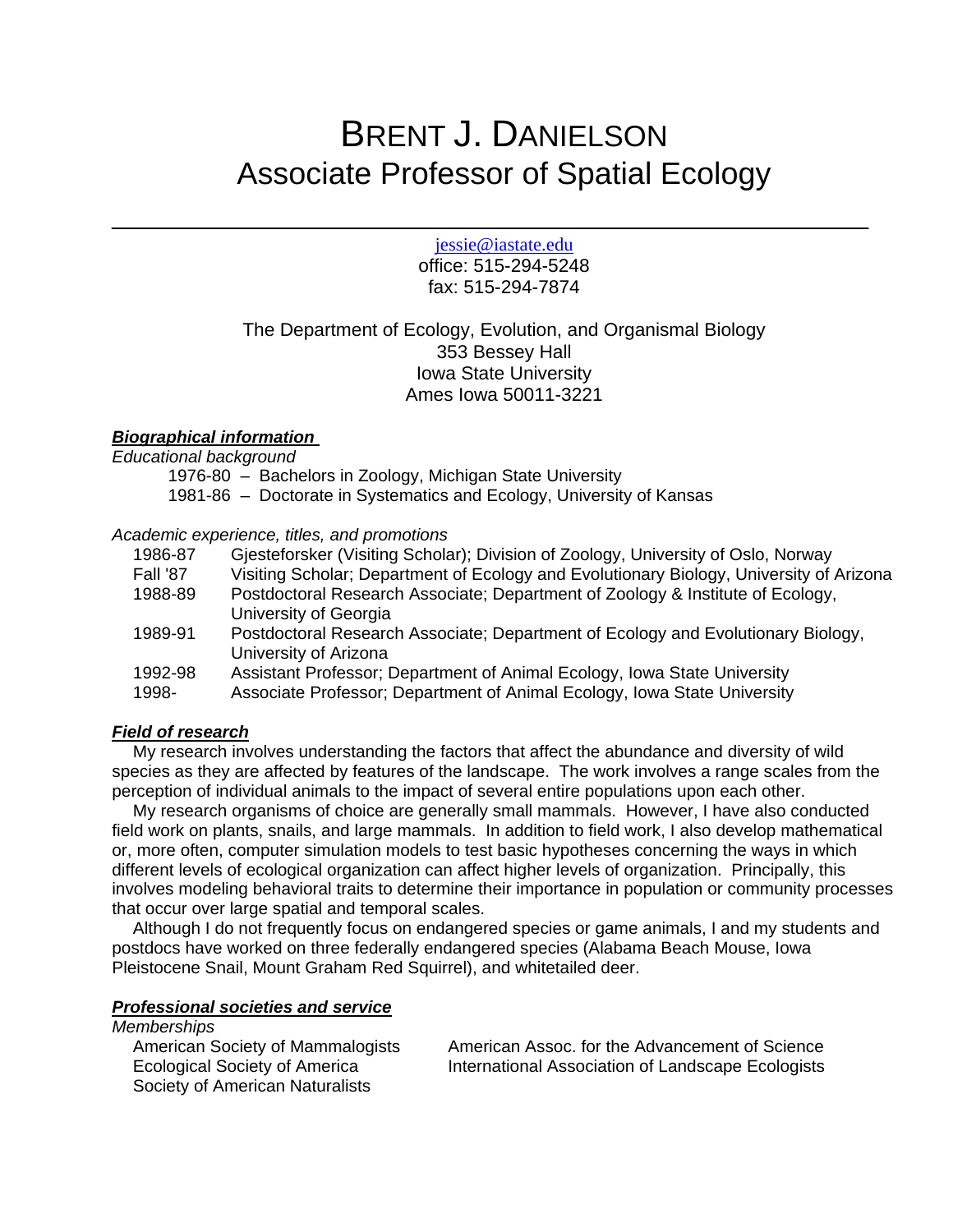*Offices held in professional societies*

 American Society of Mammalogists Grants-in-Aid of Research Committee American Society of Mammalogists Public Relations Committee - chair

#### *Editorial responsibilities*

I am currently (2003-2006) an associate Editor for the Ecological Society of America's journals *Ecology* and *Ecological Monographs.*

I have reviewed papers for at least 15 professional journals or academic publishers since arriving at ISU.

I have reviewed uncounted grant proposals for the National Science Foundation, the Environmental Protection Agency, National Institutes of Health, Department of Defense, Israel Basic Research Foundation, US Forest Service, Australian Research Council, US Department of Agriculture and other academic societies.

I have served also on review panels for the National Science Foundation and National Institutes of Health, The Department of Defense SERDPA, and The American Society of Mammalogists.

#### *Other professional contributions*

I am currently a member of the Endangered Species Recovery Team for the federally endangered Alabama Beach Mouse (*Peromyscus polionotus ammobates*)

## *Grants awarded (since arrival at ISU)*

- 2004-06 Iowa Department of Natural Resources The Effect of Preserve and Conservation Site Clustering on the Local Densities and Species Richness of Amphibian and Reptilian Fauna. \$65,000 pending.
- 2002-03 National Science Foundation Research Experience for Undergraduates Program Landscape mediation of ecological communities: corridors and invertebrate seed predators. 1 yr \$6,270.
- 2000-01 National Science Foundation Research Experience for Undergraduates Program Landscape mediation of predator/prey interactions. 1 yr \$5000.
- 1999-02 National Science Foundation Collaborative Proposal: Patches, corridors, and the dispersal of insects and plants: scaling up from local experiments to large complex landscapes; with N. Haddad, D. Levey, S. Sargent. 4 yr, \$350,000.
- 1998-99 Iowa Departments of Transportation and Natural Resources Assessment, evaluation, and possible methods for reducing deer-vehicle accidents on Iowa highways. 1 yr, \$44,993.
- 1997-99 Iowa National Guard Spatial analysis of grassland small mammals at Camp Dodge, Iowa. 1 yr, \$30,938.
- 1997 Iowa Department of Natural Resources, State Preserves Board Small mammal diversity in southwestern Iowa. 1 yr, \$5,000.
- 1997-99 National Science Foundation / Environmental Protection Agency, Partners for Environmental Research Water and Watershed Program - Modeling the effects of alternative landscape design and management on water quality and biodiversity in Midwest agricultural watersheds; with M. Santlemann, K. Freemark, J. Nassauer. 3 yr, \$1,158,600 (ISU subcontract \$235,018).
- 1997-98 Iowa Department of Natural Resources The distribution and abundances of the Iowa Pleistocene Land Snail on algific slopes in Northeast Iowa; with T. Ross. 1 yr, \$11,600.
- 1996-98 Iowa Department of Natural Resources, State Preserves Board The spatial conservation genetics of Iowa Pleistocene Snails on algific talus slopes; with T. Ross. 1 yr, \$6,804.
- 1995-97 United States Forest Service, Southeastern Experiment Station Dispersal behavior of *Peromyscus polionotus*. 2.5 yr, \$51,225.
- 1994-95 Iowa Department Natural Resources The relationship between patterns of disturbance, the abundances of small mammals, and seedling survival in tallgrass prairies; with K. Moloney. 1 yr, \$650.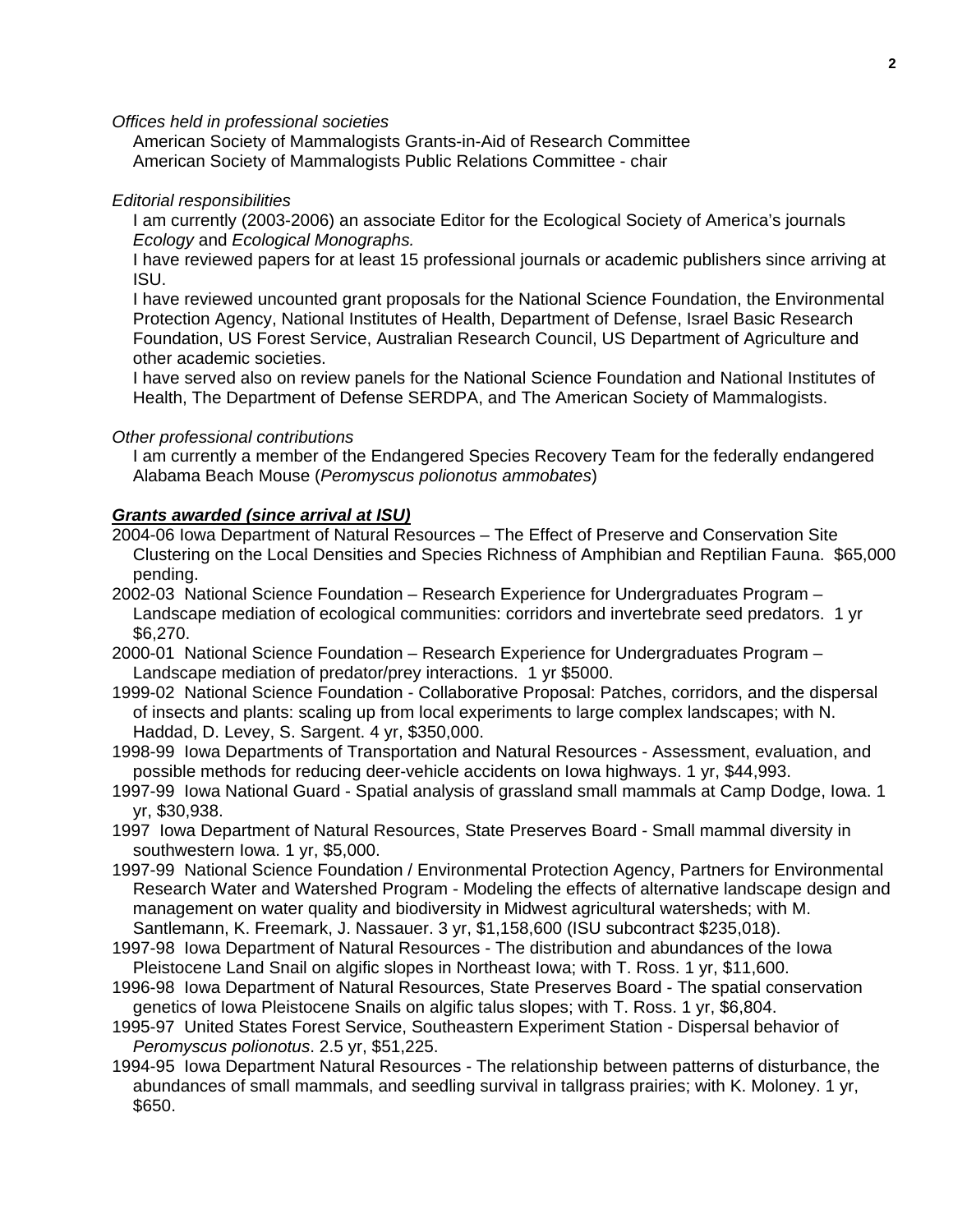- 1994-95 Iowa Department Natural Resources, State Preserves Board The impact of disturbance on establishment and maintenance of plant diversity on Anderson Prairie, Iowa; with K. Moloney. 1 yr, \$4,760.
- 1993 United States Forest Service, Southeastern Experiment Station Landscape patterns and the distributions of small mammals in managed pine forests; with J.B. Dunning, and H.R. Pulliam. 1 yr, \$4,000.
- 1992 Department of Energy Landscape patterns of habitat dispersion on the SRS and their effects on biodiversity; with J.B. Dunning and H.R. Pulliam. 2 yr, \$49,780.
- 1992 Iowa State University Graduate research grant. 1 yr, \$5,000.
- 1992-93 Environmental Protection Agency, Global Change Program Comparative risk assessment of climate change and other anthropogenic stressors: habitat and biological diversity on the Savannah River Site, South Carolina; with H.R. Pulliam, J.B. Dunning, J.E. Pinder, J.D. Congdon, B. Taylor, and P. Dixon. 3.5 yr, \$578,818 (ISU subcontract \$131,274).

## *Publications and presentations*

*Refereed publications*

- Orrock, John L. and B. J. Danielson. Pending minor revision. Patch shape, connectivity, and foraging by the oldfield mouse, *Peromyscus polionotus*. *Journal of Mammalogy*.
- Loeb, S.C., Wike, L.D., John J. Mayer, J.J. and Danielson, B.J. In press. Nongame mammals. *Ecology and Management of Natural Resources on the Savannah River Site:50 Years of Environmental Stewardship*". Hancock Press.
- Orrock, John L. and B. J. Danielson. In press. A note on the status of the endangered red-backed vole, *Clethrionomys gapperi*, in Iowa. *Journal of the Iowa Academy of Science*.
- Orrock, John L. and B. J. Danielson. 2004. Balancing a variety of risks: the effects of fire ants and predation risk on foraging by oldfield mice, *Peromyscus polionotus*. *Oecologia* 140: 662-667.
- Orrock, John L., B. J. Danielson, and J. Brinkerhoff. 2004. Rodent foraging is affected by indirect, but not direct, cues of predation risk. *Behavioral Ecology* 15: 433-437.
- Orrock, John L., B. J. Danielson, M. J. Burns, and D. J. Levey. 2003. Spatial ecology of predator-prey interactions: corridors and patch shape influence seed predation. *Ecology* 84:2589-2599.
- Nickel, A.M., Danielson, B.J. and Moloney, K.A. 2003. Wooded habitat edges as refugia from microtine herbivory in tallgrass prairies. *Oikos* 100: 525-533.
- Haddad, N., Bowne, D.R., Cunningham, A., Danielson, B.J., Levey, D., Sargent, S. and Spira. T. 2003. Corridor Use by Diverse Taxa. *Ecology* 84: 609-615.
- Tewksbury, J.J., Levey, D.J., Haddad, N.M., Sargent, S., Orrock, J.L., Weldon, A., Danielson, B.J., Brinkerhoff, J., Damschen, E.I., and Townsend, P. 2002. Corridors affect plants, animals, and their interactions. *Proceedings of the National Academy of Science* 99:12923-12926.
- Santlemann, M., Freemark, K. White, D., Nassaurer, J., Clark, M., Danielson, B., Eilers, J., Cruse, R., Glatowitsch, S., Polasky, S., Wu, J. 2001. Applying ecological principles to land-use decisionmaking in agricultural watersheds. *Applying Ecological Principles to Land Management.* Dale, V. and Haeuber R. , (eds.). Springer-Verlag, NY.
- Danielson, B.J. and Hubbard, M.W. 2000. The influence of corridors on the movement behavior or individual *Peromyscus polionotus* in experimental landscapes. *Landscape Ecology* 15: 323-331.
- Macedo, M. and Danielson B., and Cook, D. 2000. An exploratory methodology to uncover populational characteristics in a geographically referenced data set. Scuola Superiore G. Reiss Romoli 2000.
- Dunning, J.B., Danielson, B.J., Watts, B.D., Liu, J., and Krements, D.G. 2000. Studying wildlife at local and landscape scales: Bachman's Sparrows a the Savannah River Site, South Carolina. *Studies in Avian Biology* 21: 75-80*.*
- Klaas, B.A., Moloney, K.A., and Danielson, B.J. 2000. The tempo and mode of gopher mound production in a tallgrass prairie remnant. *Ecography* 23: 246-256.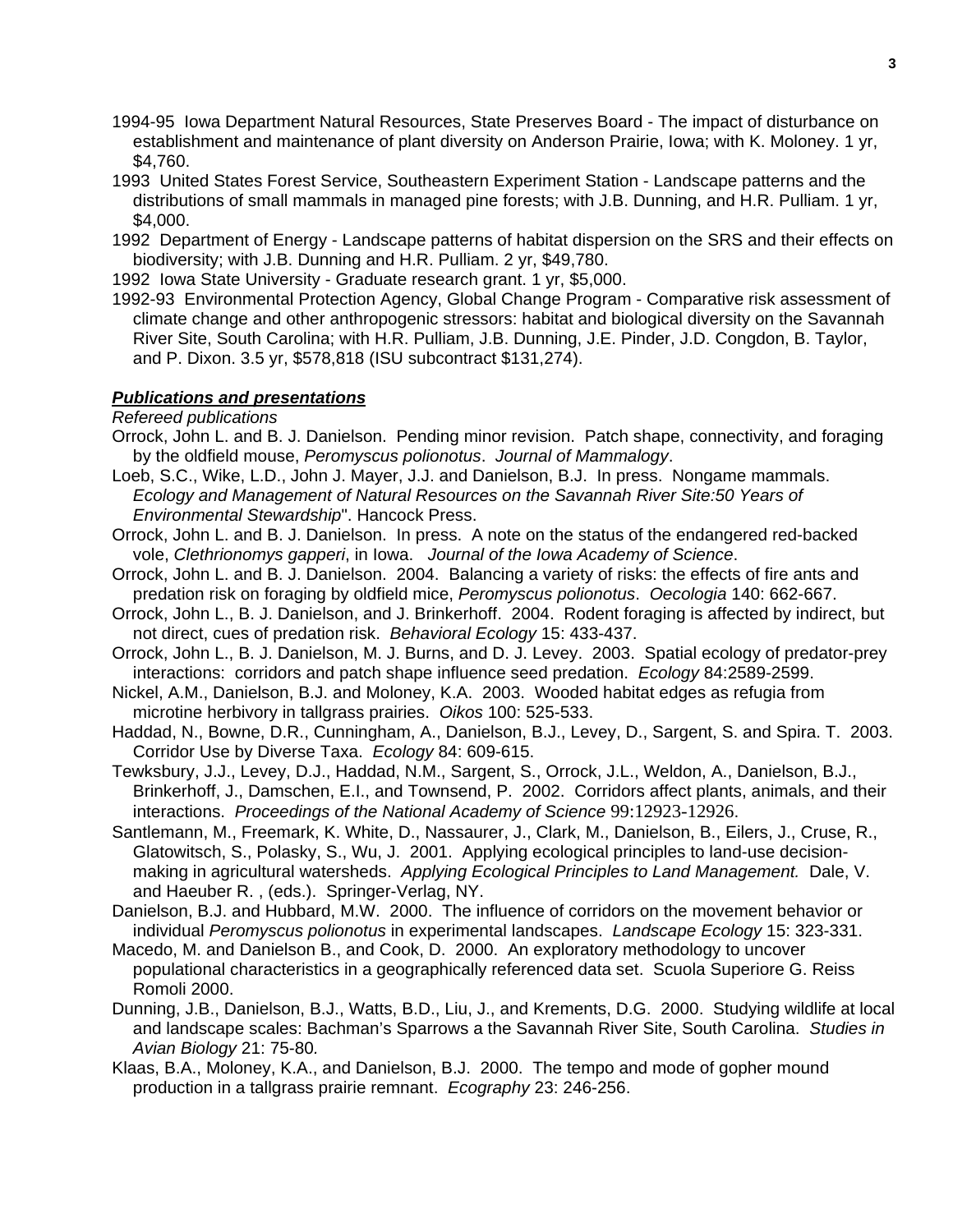- Hubbard, M.W, Danielson, B.J. and Schmitz, R.A. 2000. Factors influencing the location of deervehicle accidents in Iowa. *Journal of Wildlife Management* 64: 707-713.
- Danielson, B.J. and Anderson, G.S. 1999. Habitat selection in geographically complex landscapes. Pages 89-103 in *Landscape Ecology of Small Mammals*. Barrett, G.W. and Peles, J.D. (eds.). Springer Press.
- Klaas, B.A. Danielson, B.J., and Moloney, K.A. 1998. Influence of pocket gophers on meadow voles in a tallgrass prairie. *Journal of Mammalogy* 79: 942-952.
- Anderson, G.S. and Danielson, B.J. 1997. The effects of landscape composition and physiognomy on metapopulation size: the role of corridors. Landscape Ecology 12: 261-271.
- Donovan, T.M., Clark, D.A., Howe, R.W., and Danielson, B.J. 1996. Metapopulations and the conservation of neotropical birds in the Midwest. Pages 41-52, in *Management of Midwestern Landscapes for the Conservation of Neotropical Migratory Birds*. Thomson, F.R. (ed.), North Central Forest Experiment Station US Forest Service.
- Dunning, J.B., Stewart, D.J., Danielson, B.J., Noon, B.R., Root, T., Laberson, R.H., and Stevens, T. 1995. Spatially-explicit population models: current forms and future uses. *Ecological Applications* 5: 3-11.
- Danielson, B.J. and Klaas, E.E. 1995. Conservation, restoration, and management of Great Plains landscapes. Pages 185-198 in *Conservation of Great Plains Ecosystems: Current Science, Future Options*. Johnson, S.R. and Bouzaher, A. (eds.). Kluwer Academic Publishers.
- Hayslett, L.A. and Danielson, B.J. 1994. Small mammal diversity and abundances in three central Iowa grassland habitat types. *The Prairie Naturalist* 26: 37-44.
- Danielson, B.J. and Stenseth, N.C. 1992. The ecological and evolutionary implications of recruitment for competitively structured communities. *Oikos* 65: 34-44.
- Dunning, J.B., Danielson, B.J., and Pulliam, H.R. 1992. Ecological processes that affect populations in landscapes. *Oikos* 65: 169-175.
- Danielson, B.J. 1992. Habitat selection, interspecific interactions, and landscape composition. *Evolutionary Ecology* 6: 399-411.
- Pulliam, H.R. and Danielson, B.J. 1991. Sources, sinks, and habitat selection: A landscape perspective on population dynamics. *American Naturalist* 137: S50-S66.
- Danielson, B.J. 1991. Communities in a landscape: the influence of habitat heterogeneity on the interactions between species. *American Naturalist* 137: 1105- 1120.
- Kotler, B.P., Gaines, M.S., and Danielson, B.J. 1988. The effects of vegetative cover on the community structure of prairie rodents. *Acta Theriologica* 27: 13-25.
- Danielson, B.J. and Gaines, M.S. 1987. Spatial patterns in two syntopic microtines: *Microtus ochrogaster* and *Synaptomys cooperi*. *Journal of Mammalogy* 68: 313-322.
- Danielson, B.J. and Gaines, M.S. 1987. The influence of conspecific and heterospecific residents on colonization. *Ecology* 68: 1778-1784.
- Danielson, B.J. and Swihart, R.K. 1987. Home range dynamics and activity patterns of *Microtus ochrogaster* and *Synaptomys cooperi* in syntopy. *Journal of Mammalogy* 68: 160-165.
- Danielson, B.J., Johnson, M.L., and Gaines, M.S. 1986. An analysis of a method for comparing residents and colonists in a natural population of *Microtus ochrogaster*. *Journal of Mammalogy* 67: 733-735.

#### *In review*

Nickel, A.M., Moloney, K.A., and Danielson, B.J. The role of plant diversity in diluting herbivore pressure on prairie seedlings. *Plant Ecology*. In revision.

Orrock, John L., G. C. Curler, B. J. Danielson, and D. R. Coyle. The effect of corridors and patch shape on the distribution and abundance of ants. *Ecological Applications*.

*Non-refereed publications*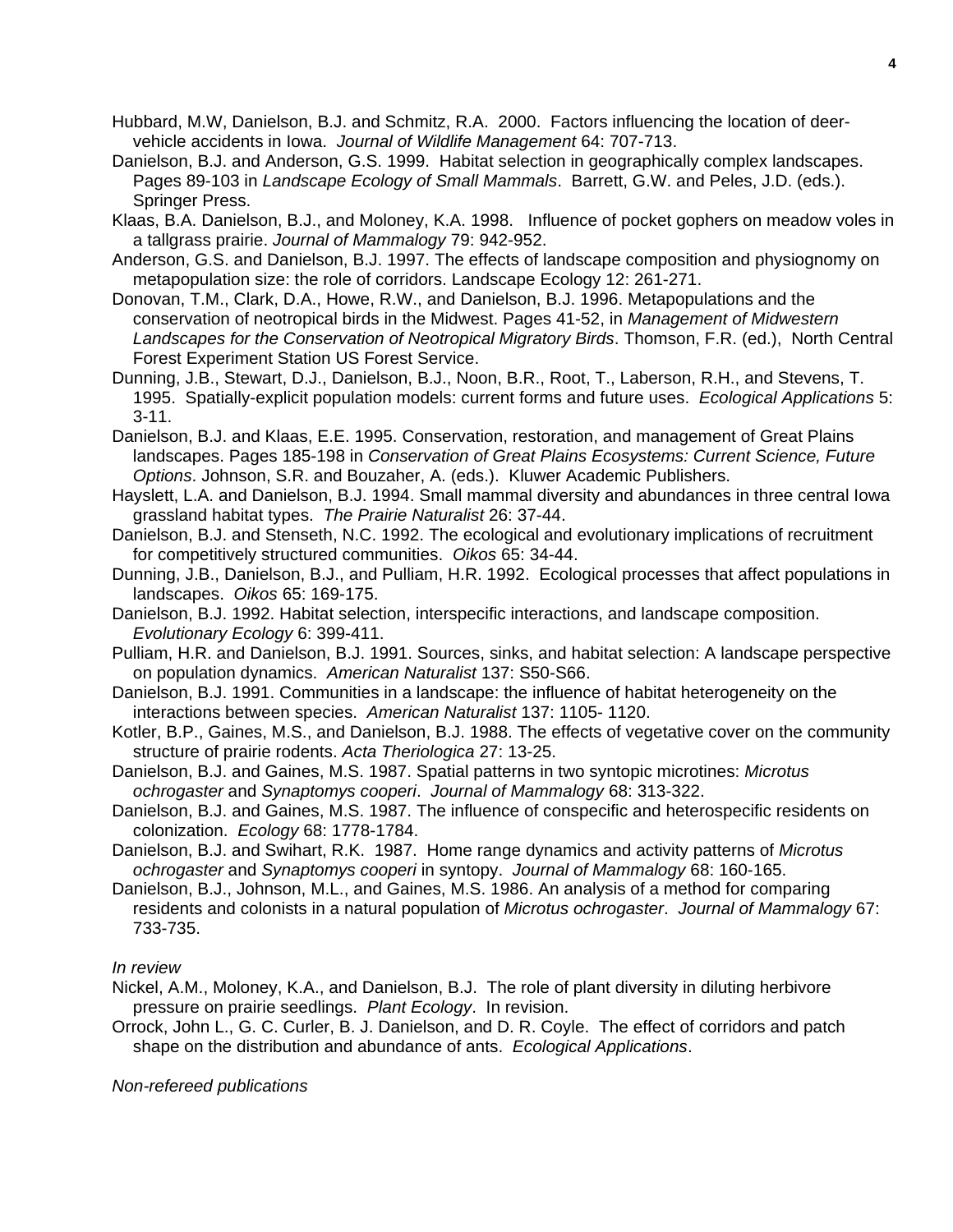Anderson, T.R. and Danielson, B.J. Rare Societies of Northeast Iowa's Air-Conditioned Slopes. *Managing Iowa Habitats*. ISU Extension. 8 pp.

#### *Invited seminars, symposia, or keynote presentations (since arrival at ISU)*

- I have been a convener of three special symposia for the quadrennial International Theriological Congress (Italy 1989, Mexico 1997, South Africa 2001).
- Danielson, B.J. 2002. The role of corridors and the connectance of habitat in fragmented landscapes: case studies of small mammals and butterflies. The Symposium on Habitat Fragmentation, Ecological Corridor and Habitat Networks. Taipei, Taiwan.
- Danielson, B.J. 2001. Linking Behavior to Population Dynamics and the Distributions of Abundances Why population biology needs more animal behaviorists. Miami University, Oxford, Ohio.
- Danielson, B.J. 2001. The role of interspecific recognition and landscape feature perception in small mammal dynamics. Special symposium on Spatial Ecology in the Evolution and Ecology of Small Mammals. Sun City, South Africa.
- Danielson, B.J. 2000. Wildlife movement in fragmented habitats: the influence of landscape complexity. Carleton University, Ottawa, Canada.
- Danielson, B.J. 2000. Symposium on the issue of Invasive Species of Iowa. Iowa Academy of Sciences. Ames, IA.
- Macedo, M. and Danielson B., and Cook, D. 2000. An exploratory methodology to uncover populational characteristics in a geographically referenced data set. Scuola Superiore G. Reiss Romoli 2000.
- Danielson, B.J. 2000. The role of small mammals in tallgrass prairie ecosystems. Iowa Lakeside Laboratory.
- Danielson, B.J. 1998. The effects of landscape features on small mammal populations in an intensively managed forest ecosystem. Columbia University, New York, NY.
- Danielson, B.J. 1998. Effects of landscape features on the distributions and abundances of three species of small mammals. Lakehead University, Thunder Bay, Ontario, Canada.
- Danielson, B.J. 1997. The role of behavior in landscape-scale dynamics of vertebrate populations the Achilles' heel of landscape ecology: or where did all the behavioral ecologists go? University of Miami, Miami, Florida.
- Danielson, B.J. 1997. The role of behavior in the dynamics of regional interspecific interactions. University of Massachusetts, Amherst, Massachusetts.
- Danielson, B.J., Moloney, K.A., Klaas, B., and Wolfe-Bellin, K. 1997. Co-convenor of Symposium: The ecological and evolutionary aspects of mammal-plant interactions. Presentation: Of gophers, voles, and seedling plants - the role of small mammals in tallgrass prairies. 7th International Theriological Congress, Acapulco, Mexico.
- Danielson, B.J. and Anderson, G.A. 1997. Symposium: Geographical ecology. Presentation: At the eye-level of a mouse -- rules for moving through geographically complex environments. 7th International Theriological Congress, Acapulco, Mexico.
- Klaas, B., Moloney, K.A., Danielson, B.J., and Reichman, O.J. 1997. Symposium: Geograhical ecology. Presentation: Detailed spatio-temporal analysis of animal-generated disturbance patterns. 7th International Theriological Congress, Acapulco, Mexico.
- Danielson, B.J. 1997. The effects of landscape features on small mammal populations in an intensively managed forest Ecosystem. University of Iowa, Iowa City, Iowa.
- Danielson, B.J. 1997. The roles of small mammals in structuring tallgrass prairie plant communities. University of Iowa, Iowa City, Iowa.
- Danielson, B.J. 1997. The effects of landscape features on small mammal populations in an intensively managed forest ecosystem. Bowling Green University, Bowling Green, Ohio.
- Danielson, B.J. 1997. The roles of small mammals in structuring tallgrass prairie plant communities. Bowling Green University, Bowling Green, Ohio.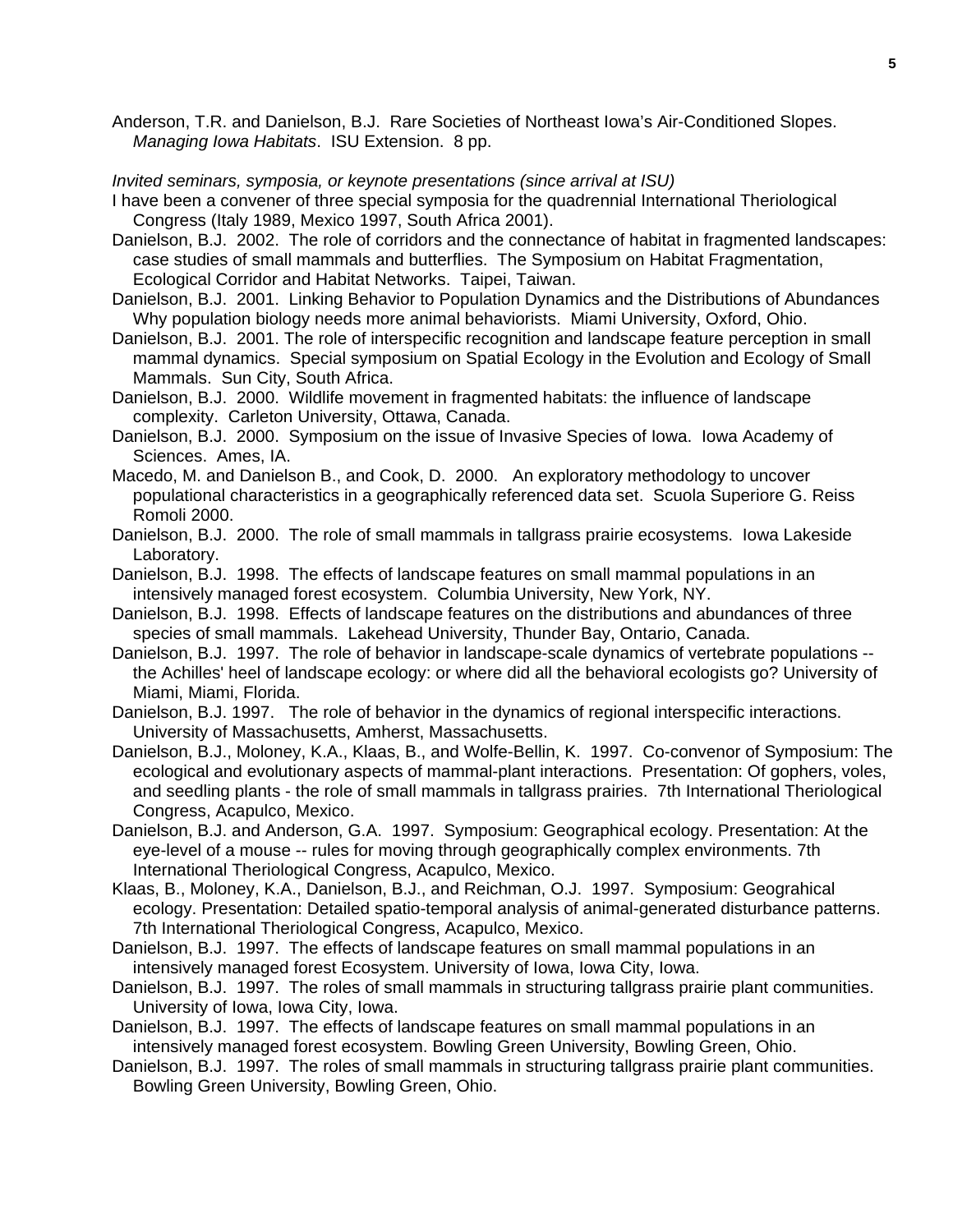Danielson, B.J. 1996. Small mammal response to temporally and spatially dynamic fragmented landscapes. Northern Illinois University.

Danielson, B.J. 1996. Workshop: Modeling diversity in ecological landscapes. Presentation: Linking Individuals to Landscapes: What do we need to know to understand communities? International Association for Landscape Ecology Meeting of the U.S. Chapter, Houston, Texas.

Danielson, B.J. 1995. The role of landscape composition in influencing populations and communities. University of Nebraska, Lincoln, Nebraska.

Danielson, B.J. 1995. The role of behavior and perception in moderating landscape effects on communities. University of Nebraska, Lincoln, Nebraska.

Danielson, B.J. 1995. The role of behavior and perception in moderating landscape effects on communities. University of California, Davis, California.

Danielson, B.J. 1995. The nonadditivity of landscape components in influencing populations and communities: how can we scale up? University of California, Davis, California.

Danielson, B.J. 1995. The relative importance of regional vs. local habitat variables in explaining the distributions of small mammals. Midwest Population Biology Meeting, Ames, Iowa.

Donovan, T.M., Clark, D.A., Howe, R.W., and Danielson, B.J. 1995. Symposium: Managing Midwest Landscapes for the Conservation of Neotropical Migratory Birds. Presentation: Metapopulations and the conservation of neotropical birds in the Midwest. Midwest Wildlife Society, Detroit, Michigan.

Danielson, B.J. 1994. Landscape effects on populations, communities, and diversity. Minnesota-Iowa Chapters of The Wildlife Society, Albert Lea, Minnesota.

Danielson, B.J. 1994. The role of animal behavior in mediating landscape effects on communities. University of Minnesota, Duluth, Minnesota.

Danielson, B.J. 1994. The role of landscape composition in influencing populations and communities. Northern Resource Research Institute, Duluth, Minnesota.

Danielson, B.J. 1993. Models of populations and communities in complex landscapes: what are they good for? University of Illinois, Champaign, Illinois.

Danielson, B.J. and Klaas, E.E. 1993. Conservation, restoration, and management of Great Plains landscapes. The Great Plains Initiative, Kansas City, Missouri.

Danielson, B.J. 1993. Searching, sampling, and the exploitation of landscapes. The Quebec Society for the study of animal behavior. Rimouski, Quebec, Canada.

Danielson, B.J. 1993. Landscape-level ecology and animal perception. Bryn Mawr College, Bryn Mawr, Pennsylvania.

Danielson, B.J. 1993. The role of habitat selection in spatially-complex landscapes on interspecific interactions. University of Pennsylvania, Philadelphia, Pennsylvania.

Danielson, B.J. 1992. The Institute of Ecology Workshop: The use of spatially-explicit models in management and conservation. Presentation: Modeling dispersal in spatially-explicit models. The University of Georgia, Athens, Georgia.

*Other presentations (since arrival at ISU)*

Orrock, John L., D. J. Levey, B. J. Danielson, and R. J. Brinkerhoff. Seed dispersal, seed predation, and the distribution of plants in early-successional habitats. Annual Meeting of the Ecological Society of America, 2002.

Orrock, John L. and B. J. Danielson. Connectivity affects top-down vs. bottom-up limitation of model ecological communities. International Association of Landscape Ecologists meeting, 2002.

Danielson, B.J. and Haddad, N.M. 2002. The effect of isolation, dispersal corridors, and habitat quality on the metapopulations of two open\_habitat butterflies,. USA International Association of Landscape Ecologists, Lincoln, Nebraska.

Nickel, A.M., Danielson, B.J., and Moloney ,K.A. 2002. The role of plant diversity in diluting mammalian herbivore pressure on prairie seedlings. . American Society of Mammalogists, Lake Charles, Louisiana.